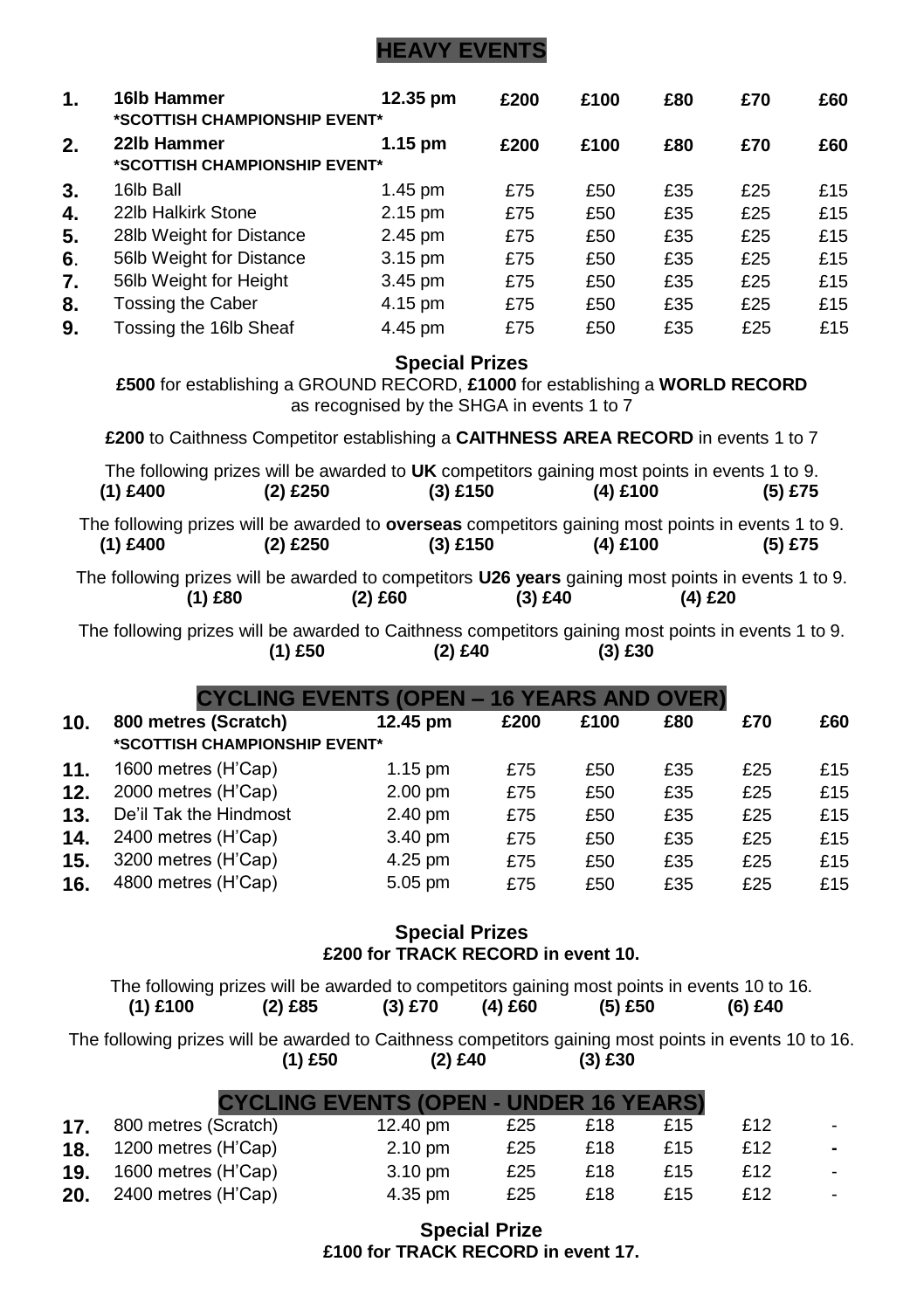|      |                    | <b>TRACK &amp; FIELD EVENTS (OPEN)</b> |     |     |     |     |     |
|------|--------------------|----------------------------------------|-----|-----|-----|-----|-----|
| 21a. | 85 metres (Male)   | 12.25 pm                               | £75 | £50 | £35 | £25 | £15 |
| 21b. | 85 metres (Female) | 12.30 pm                               | £75 | £50 | £35 | £25 | £15 |
| 22.  | Long Jump          | 12.40 pm                               | £75 | £50 | £35 | £25 | £15 |
| 23.  | 800 metres         | $1.35 \text{ pm}$                      | £75 | £50 | £35 | £25 | £15 |
| 24.  | Hop, Step & Leap   | $1.45 \text{ pm}$                      | £75 | £50 | £35 | £25 | £15 |
| 25.  | 200 metres         | $2.50$ pm                              | £75 | £50 | £35 | £25 | £15 |
| 26.  | High Jump          | $3.00 \text{ pm}$                      | £75 | £50 | £35 | £25 | £15 |
| 27.  | 400 metres         | 4.20 pm                                | £75 | £50 | £35 | £25 | £15 |
| 28.  | 1600 metres        | 4.50 pm                                | £75 | £50 | £35 | £25 | £15 |
|      |                    |                                        |     |     |     |     |     |

## **Special Prizes**

**£300** for establishing a **TRACK RECORD** in events 21, 23, 25, 27 and 28.

Male Competitors establishing records in events 22, 24 & 26. receive the following:-

£200 for CONFINED TO CAITHNESS RECORD, £300 for GROUND RECORD £500 for SCOTTISH RECORD, £1000 for ALL COMERS RECORD

Female Competitors – distances in events 22, 24 & 26 £50 for CONFINED TO CAITHNESS, £100 for GROUND RECORD

The following prizes will be awarded to male competitors gaining most points in events 21 to 28.<br>(1) £100 (2) £85 (3) £70 (4) £60 (5) £50 (6) £40 **(1) £100 (2) £85 (3) £70 (4) £60 (5) £50 (6) £40**

The following prizes will be awarded to Caithness competitors gaining most points in events 21 to 28.<br>(2) £40 (3) £30 (3) £30 **(1) £50 (2) £40 (3) £30**

#### **FEMALE COMPETITORS**

The following prizes to female competitors gaining most points in events 21 to 28.<br>
(1) £100 (2) £85 (3) £70 (4) £60 (5) £50 **(1) £100 (2) £85 (3) £70 (4) £60 (5) £50**

| TRACK & FIELD EVENTS (OPEN – UNDER 16 YEARS) |  |  |  |
|----------------------------------------------|--|--|--|

| 29. | 85 metres             | 12.35 pm          | £25 | £18 | £15 | £12 |  |
|-----|-----------------------|-------------------|-----|-----|-----|-----|--|
|     | 30. Long Jump*        | 12.40 pm          | £25 | £18 | £15 | £12 |  |
|     | <b>31.</b> 200 metres | $1.30 \text{ pm}$ | £25 | £18 | £15 | £12 |  |
|     | 32. High Jump*        | 3.00 pm           | £25 | £18 | £15 | £12 |  |
| 33. | 400 metres            | 4.15 pm           | £25 | £18 | £15 | £12 |  |

#### **Special Prize**

**£75** for establishing a **RECORD** in events 30, **31, 32 and 33** \*Concurrent with events 22 and 26\*

#### **CHILDRENS' RACES (OPEN) – 3.20 pm**

| 34. | Boys 4 & 5 years    | £6  | £4 | £3 | £2 |  |
|-----|---------------------|-----|----|----|----|--|
| 35. | Girls 4 & 5 years   | £6  | £4 | £3 | £2 |  |
| 36. | Boys 6 & 7 years    | £6  | £4 | £3 | £2 |  |
| 37. | Girls 6 & 7 years   | £6  | £4 | £3 | £2 |  |
| 38. | Boys 8 & 9 years    | £8  | £5 | £4 | £3 |  |
| 39. | Girls 8 & 9 years   | £8  | £5 | £4 | £3 |  |
| 40. | Boys 10 & 11 years  | £8  | £5 | £4 | £3 |  |
| 41. | Girls 10 & 11 years | £8  | £5 | £4 | £3 |  |
| 42. | Boys 12 & 13 years  | £10 | £6 | £4 | £3 |  |
| 43. | Girls 12 & 13 years | £10 | £6 | £4 | £3 |  |
|     |                     |     |    |    |    |  |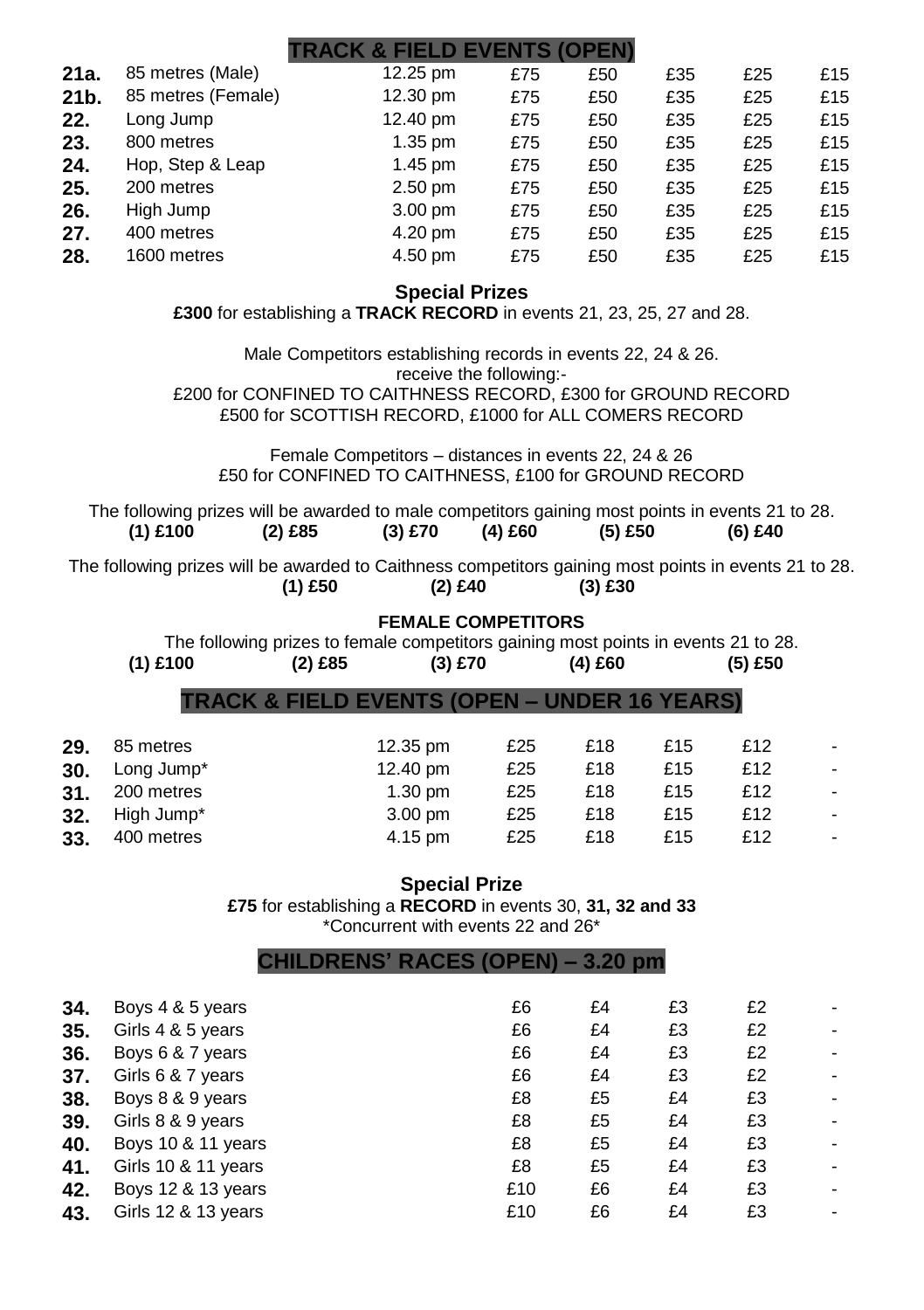|     | <b>DANCING (CONFINED TO CAITHNESS AREA) – 12.45 pm</b>                                                     |           |                                         |         |     |           |     |
|-----|------------------------------------------------------------------------------------------------------------|-----------|-----------------------------------------|---------|-----|-----------|-----|
| 44. | Highland Fling - 12 years and under                                                                        |           | £10                                     | £6      | £4  | £3        |     |
| 45. | Highland Fling - 13 and under 16 years                                                                     |           | £12                                     | £8      | £6  | £4        |     |
| 46. | Highland Fling – 16 years and over                                                                         |           | £15                                     | £10     | £7  | £5        |     |
| 47. | Sean Trubhais - 12 years and under                                                                         |           | £10                                     | £6      | £4  | £3        |     |
| 48. | Sean Trubhais - 13 and under 16 years                                                                      |           | £12                                     | £8      | £6  | £4        |     |
| 49. | Sean Trubhais - 16 years and over                                                                          |           | £15                                     | £10     | £7  | £5        |     |
|     |                                                                                                            |           |                                         |         |     |           |     |
|     |                                                                                                            |           | DANCING (OPEN) – approx 1.30 pm onwards |         |     |           |     |
| 50. | Highland Fling - 12 years and under                                                                        |           | £15                                     | £10     | £7  | £5        |     |
| 51. | Highland Fling - 13 and under 16 years                                                                     |           | £25                                     | £18     | £15 | £12       |     |
| 52. | Highland Fling – 16 years and over                                                                         |           | £75                                     | £50     | £35 | £25       | £15 |
| 53. | Sword Dance - 12 years and under                                                                           |           | £15                                     | £10     | £7  | £5        |     |
| 54. | Sword Dance - 13 and under 16 years                                                                        |           | £25                                     | £18     | £15 | £12       |     |
| 55. | Sword Dance - 16 years and over                                                                            |           | £75                                     | £50     | £35 | £25       | £15 |
| 56. | Sean Trubhais - 12 years and under                                                                         |           | £15                                     | £10     | £7  | £5        |     |
| 57. | Sean Trubhais - 13 and under 16 years                                                                      |           | £25                                     | £18     | £15 | £12       |     |
| 58. | Sean Trubhais - 16 years and over                                                                          |           | £75                                     | £50     | £35 | £25       | £15 |
| 59. | Hullachan - 12 years and under                                                                             |           | £15                                     | £10     | £7  | £5        |     |
| 60. | Hullachan - 13 and under 16 years                                                                          |           | £25                                     | £18     | £15 | £12       |     |
| 61. | Hullachan - 16 years and over                                                                              |           | £75                                     | £50     | £35 | £25       | £15 |
| 62. | Irish $Jig - 12$ years and under                                                                           |           | £15                                     | £10     | £7  | £5        |     |
| 63. | Irish Jig $-13$ and under 16 years                                                                         |           | £25                                     | £18     | £15 | £12       |     |
| 64. | Irish $Jig - 16$ years and over                                                                            |           | £75                                     | £50     | £35 | £25       | £15 |
| 65. | Sailors Hornpipe - 12 years and under                                                                      |           | £15                                     | £10     | £7  | £5        |     |
| 66. | Sailors Hornpipe - 13 and under 16 years                                                                   |           | £25                                     | £18     | £15 | £12       |     |
| 67. | Sailors Hornpipe - 16 years and over                                                                       |           | £75                                     | £50     | £35 | £25       | £15 |
|     |                                                                                                            |           | <b>Special Prizes</b>                   |         |     |           |     |
|     | The following prizes will be awarded to competitors gaining most points in events 52, 55, 58, 61, 64 & 67. |           |                                         |         |     |           |     |
|     | $(1)$ £100<br>$(2)$ £85                                                                                    | $(3)$ £70 | (4) £60                                 | (5) £50 |     | $(6)$ £40 |     |
|     |                                                                                                            |           |                                         |         |     |           |     |
|     |                                                                                                            |           |                                         |         |     |           |     |
|     |                                                                                                            |           |                                         |         |     |           |     |

| STRONGMAN EVENT - FARMER'S WALK (OPEN) – 4.00 pm |  |  |
|--------------------------------------------------|--|--|
|                                                  |  |  |

**(Entries to Secretary by 3pm)**<br>£100 £75

**68.** Farmer's Walk **68.** Farmer's Walk **Example 25** and Example 25

**Special Prizes**

**£400 for GROUND RECORD, £200 for CONFINED TO CAITHNESS RECORD**

|     |                            | <b>CLAY PIGEON SHOOT (OPEN) – 1.30 pm</b> |      |        |                |     |        |
|-----|----------------------------|-------------------------------------------|------|--------|----------------|-----|--------|
| 69. | 10 Bird Shoot              |                                           | £75  | £50    | £35            | £25 | £15    |
| 70. | 15 Bird Shoot              |                                           | £75  | £50    | £35            | £25 | £15    |
|     | <b>71.</b> Aggregate Prize |                                           | £100 | £85    | £70            | £60 | £50    |
| 72. | Re-Entry                   |                                           | £75  | $\sim$ | $\blacksquare$ |     | $\sim$ |

|                          | <b>CLAY PIGEON SHOOT (OPEN) – 1.30 pm</b> |     |     |     |  |
|--------------------------|-------------------------------------------|-----|-----|-----|--|
|                          | (Under 18 years)                          |     |     |     |  |
| <b>73.</b> 10 Bird Shoot | £25                                       | £18 | £15 | £12 |  |